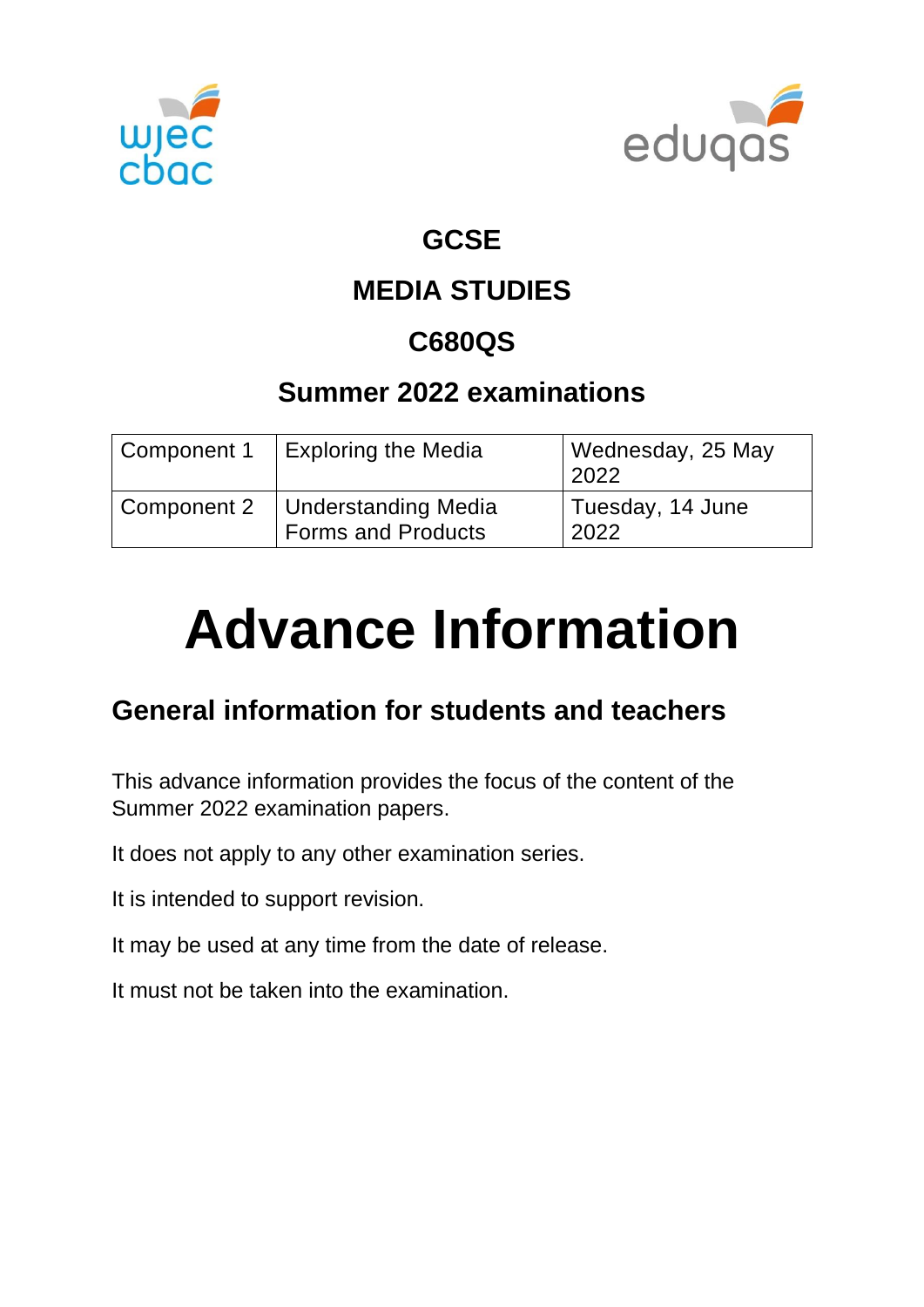### **Subject information for students and teachers**

A guidance document on advance information has been produced by The Joint Council for Qualifications (JCQ) on behalf of all awarding organisations. It can be found [here.](https://www.jcq.org.uk/wp-content/uploads/2021/10/Advance-Information-for-General-Qualifications-2021-22.pdf)

This advance information covers Component 1 and Component 2 only. There is no advance information for Component 3 (NEA).

The following areas of content are suggested as key areas of focus for revision and final preparation, in relation to the Summer 2022 examinations.

The aim should still be to cover all specification content in teaching and learning.

Students will be expected to draw on knowledge, skills and understanding from across the specification when responding to synoptic questions.

| <b>Section</b>                                                | <b>Advance information:</b><br><b>Areas of Theoretical Framework/Media Contexts</b><br>and/or Media Forms/Products                                                                                                          |
|---------------------------------------------------------------|-----------------------------------------------------------------------------------------------------------------------------------------------------------------------------------------------------------------------------|
| Section A: Exploring Media<br>Language and<br>Representation  | This section will assess:<br><b>Media Language: print Advertisement</b><br>$\bullet$<br><b>Media Contexts and Representation:</b><br>$\bullet$<br><b>Magazines - Pride front cover and</b><br>'unseen' magazine front cover |
| Section B: Exploring Media<br><b>Industries and Audiences</b> | This section will assess:<br>Media Industries: Film - Spectre<br>$\bullet$<br>Audiences: Video Games - Fortnite;<br>$\bullet$<br>includes synoptic assessment                                                               |

#### **Component 1: Exploring the Media**